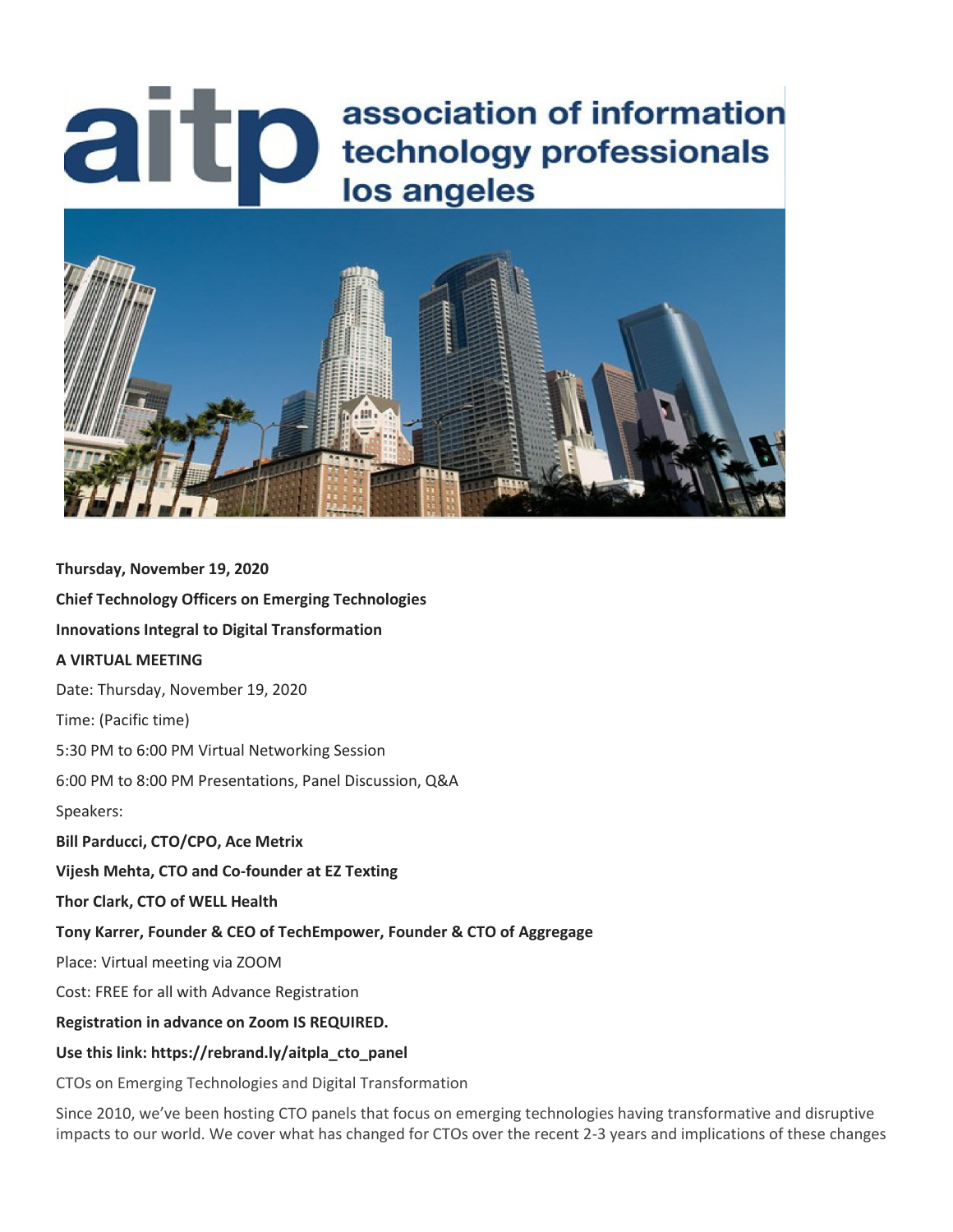going forward. This is one of the most-anticipated and well-attended events of the year, and this year will be no exception.

These seasoned executives will discuss trends enabling business transformation, such as:

▪ Advances in machine learning, data science. This is evolving fast and represents whole new teams for most CTOs. Can we stop the C-Suite from calling it "AI"?

▪ DevOps and Cloud Provider Sophistication. DevOps and offerings from providers such as AWS continues to evolve. The complexity of systems we are building continues to grow, placing new demands in this area. Part of the answer: Infrastructure as code is becoming a big part of the picture.

▪ Talent and Teams. COVID has transformed the workplace. However the war for software talent rages on in both finding and retaining talent. We find ourselves challenged figuring out how to get the most out of talent we have -- especially as we scale team sizes.

▪ Security and Compliance. The landscape continues to evolve, with new, complex security threats and increased demands from customers.

- Rebuilding the plane while it's flying how do you transition from legacy to modern architectures?
- Evolving languages and frameworks. RIP Java? JavaScript is taking over?

#### **About Our Speakers:**

#### **Bill Parducci, CTO/CPO, Ace Metrix**

Bill heads up both Engineering and Product for Ace Metrix, a market research company that has provided syndicated data analytics to US national advertisers for over a decade and is now leading the industry with its semantic analysis technology. Before joining Ace Metrix, William served as CTO for Passenger, an industry leading provider of customer collaboration software and services as well as the technical lead for a number of other LA based start-ups. Bill is also the Co-Chair of the XACML group at Oasis which focuses on the development of attribute based security standards.

## **Vijesh Mehta, CTO and Co-founder at EZ Texting**

Vijesh has extensive experience in shaping corporate strategy and driving teams to scale and succeed. His career started at a grid-computing lab, SCEC, and continued to Xerox where he worked on a web application product. He has always been an entrepreneur and started CallFire in his apartment with a few friends in 2004. Vijesh has guided the team to a high-scaling infrastructure and product that is used by many fortune 500 companies today. He manages a team of 70 engineers that are focused on maintaining the trajectory of growth and innovating the next evolution of communication.

## **Thor Clark, CTO of WELL Health**

Thor Clark is the CTO at WELL Health, a 150 person startup serving the enterprise health care market with a comprehensive patient communication platform. Thor is a senior technology executive with broad experience building and leading engineering and product teams in public and private companies, with multiple successful exits as technical co-founder and early employee. Before joining WELL, he was CTO at TigerText, a comprehensive clinical communications solution, and previously VP of Engineering at Barracuda Networks.